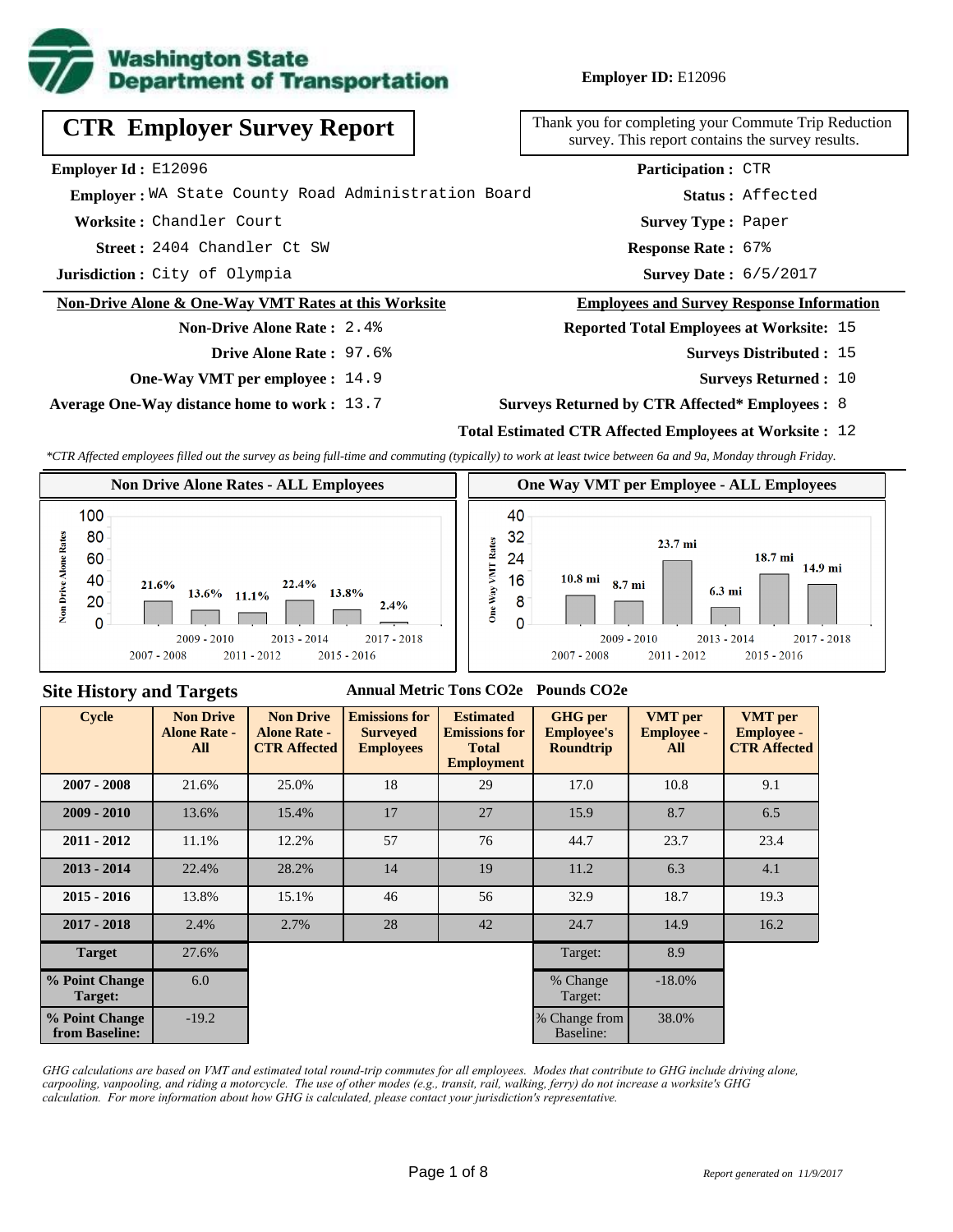

### **Commute Trips By Mode - All Employees**

**Q.4: Last week, what type of transportation did you use each day to commute TO your usual work location? (Mode used for the longest distance.)**



*\* Motorcycle-1 is now included in Drive Alone and Motorcycle-2 is included in Carpool. Information about these trips is still available by request.*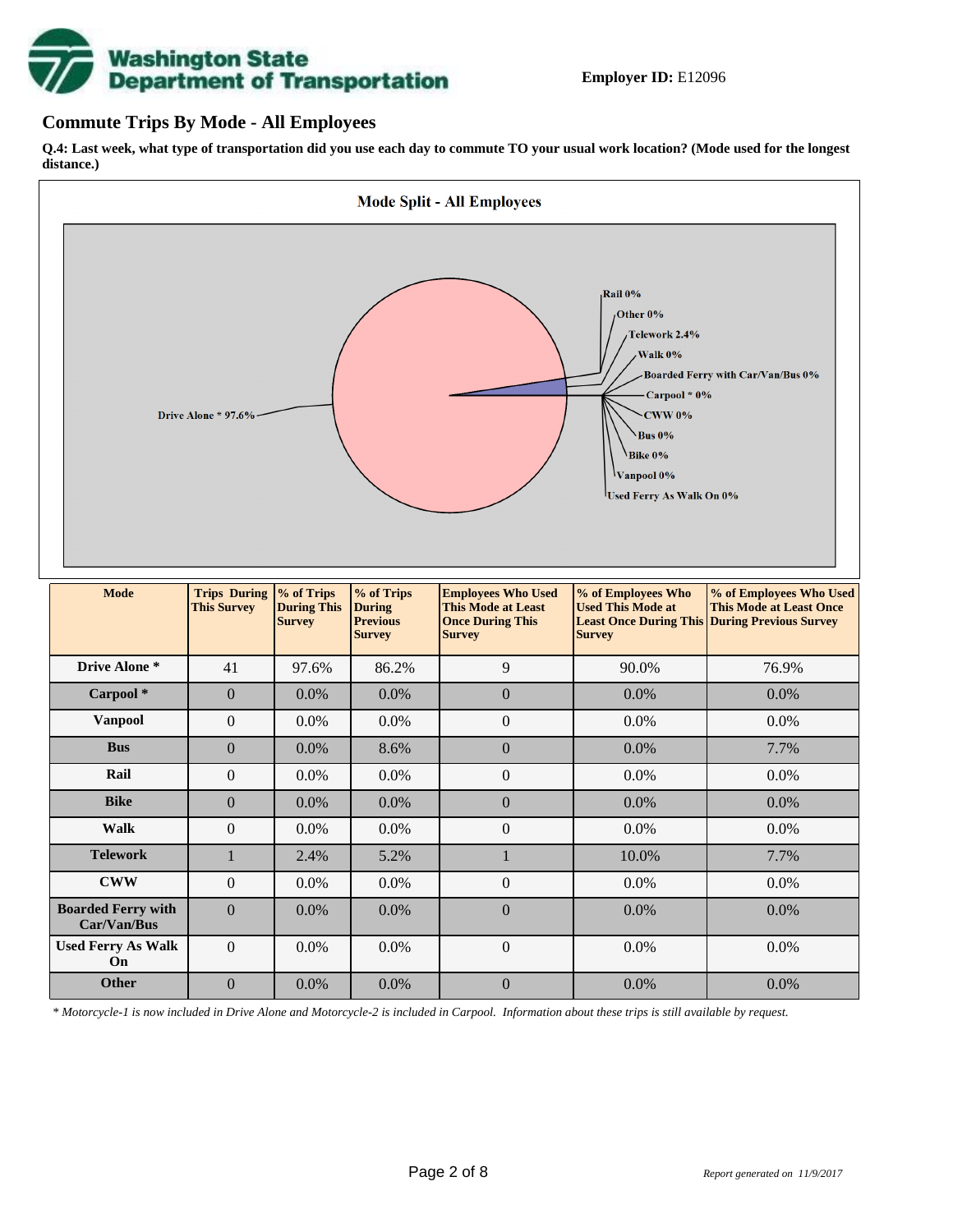

### **Commute Trips By Mode - Affected Employees**

**Q.4: Last week, what type of transportation did you use each day to commute TO your usual work location? (Mode used for the longest distance.)**



*\* Motorcycle-1 is now included in Drive Alone and Motorcycle-2 is included in Carpool. Information about these trips is still available by request.*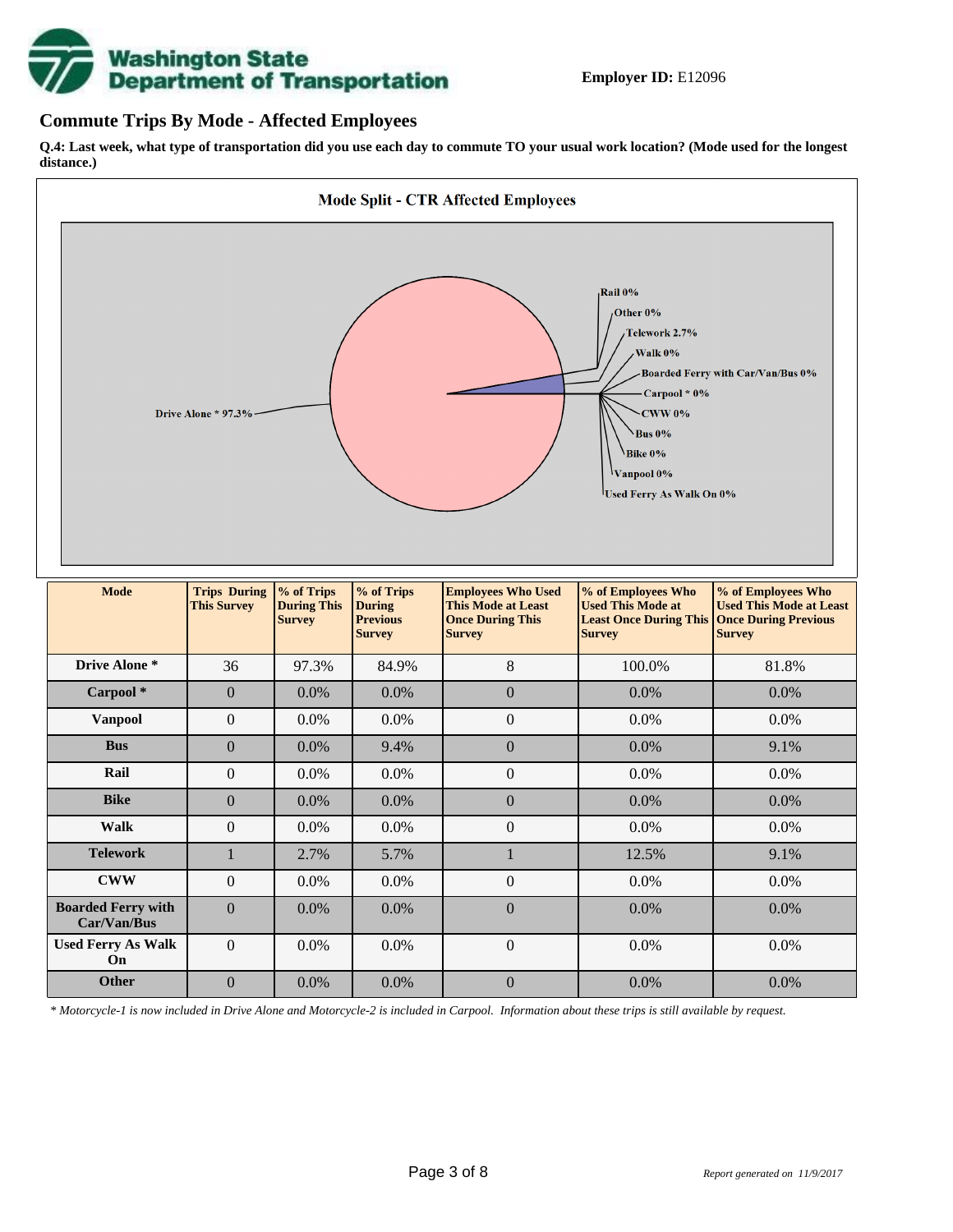

# **Alternative Modes - Number of Employees Who Used a Non-Drive Alone Mode:**

| <b>Non-Drive Alone</b><br><b>Number Of Days</b> | <b>Exactly this # of</b><br><b>Employees</b> | <b>Exactly this % of</b><br><b>Employees</b> | At least # of<br><b>Employees</b> | At least % of<br>employees |
|-------------------------------------------------|----------------------------------------------|----------------------------------------------|-----------------------------------|----------------------------|
| 0 Day                                           | 9                                            | 90%                                          | 10                                | 100%                       |
| 1 Days                                          |                                              | 10%                                          |                                   | 10%                        |
| 2 Days                                          | 0                                            | 0%                                           | $\Omega$                          | 0%                         |
| 3 Days                                          | $\overline{0}$                               | 0%                                           | $\Omega$                          | 0%                         |
| 4 Days                                          | $\theta$                                     | 0%                                           | $\Omega$                          | 0%                         |
| 5 Days                                          | 0                                            | 0%                                           | $\theta$                          | 0%                         |
| <b>6 or More Days</b>                           | $\theta$                                     | 0%                                           | $\Omega$                          | 0%                         |

### **Count by Occupancy of Carpools and Vanpools**

**Q.5 If you used a carpool or vanpool as part of your commute, how many people (age 16 or older) are usually in the vehicle?**

| <b>Ridesharing Occupancy</b> | <b>Mode</b> | <b>Response Count</b> |
|------------------------------|-------------|-----------------------|
| $2*$                         | Carpool     | $\theta$              |
| 3                            | Carpool     | $\overline{0}$        |
| 4                            | Carpool     | $\theta$              |
| 5                            | Carpool     | $\overline{0}$        |
| >5                           | Carpool     | $\overline{0}$        |
| $<$ 5                        | Vanpool     | $\overline{0}$        |
| 5                            | Vanpool     | $\overline{0}$        |
| 6                            | Vanpool     | $\boldsymbol{0}$      |
| 7                            | Vanpool     | $\overline{0}$        |
| 8                            | Vanpool     | $\overline{0}$        |
| 9                            | Vanpool     | $\overline{0}$        |
| 10                           | Vanpool     | $\overline{0}$        |
| 11                           | Vanpool     | $\overline{0}$        |
| 12                           | Vanpool     | $\boldsymbol{0}$      |
| 13                           | Vanpool     | $\boldsymbol{0}$      |
| 14                           | Vanpool     | $\overline{0}$        |
| >14                          | Vanpool     | $\boldsymbol{0}$      |

\* Motorcycle-2 counted with Carpool-2 for this table.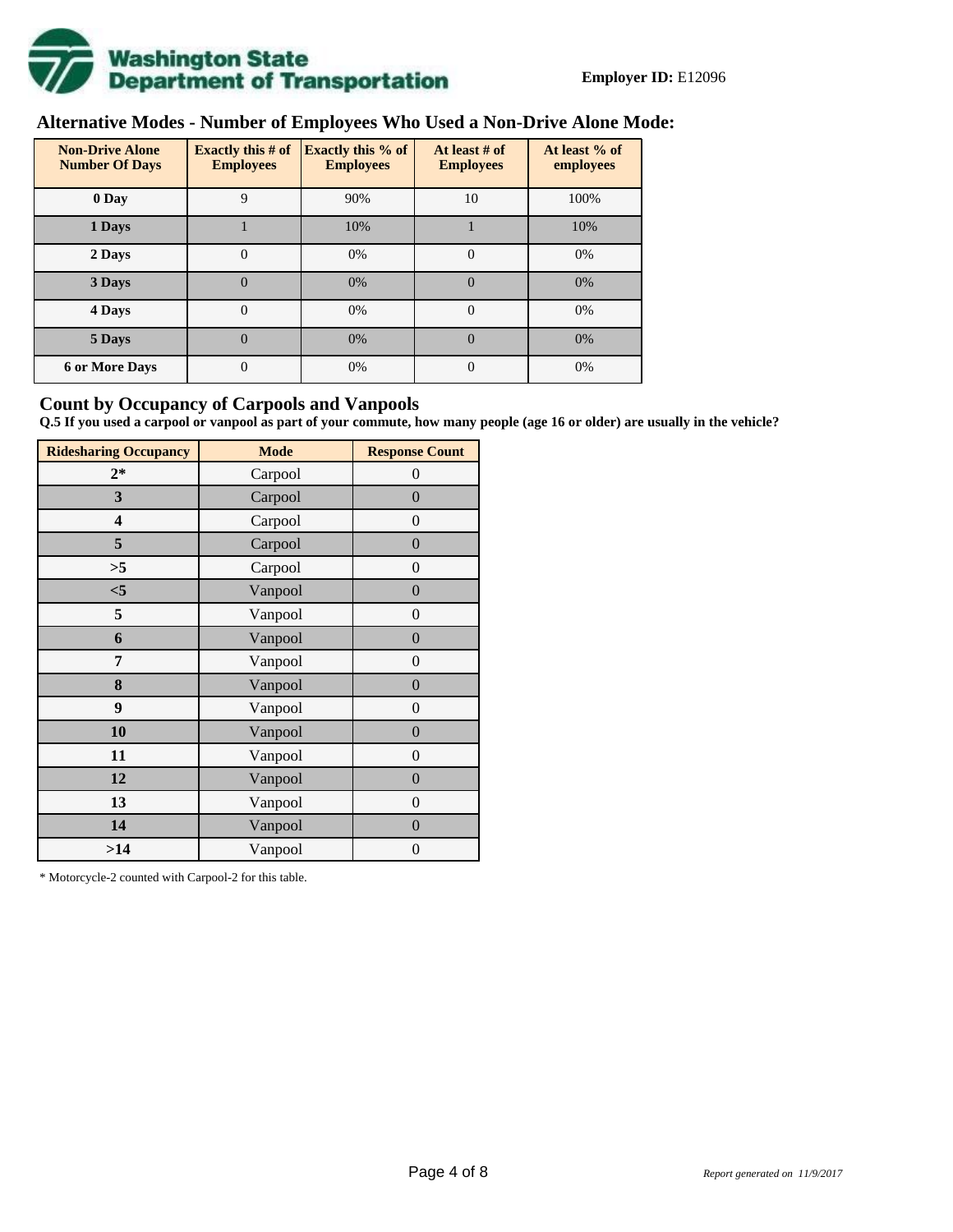

## **Reported Work Schedule - All Employees**

**Q.8 Which of the following best describes your work schedule?**

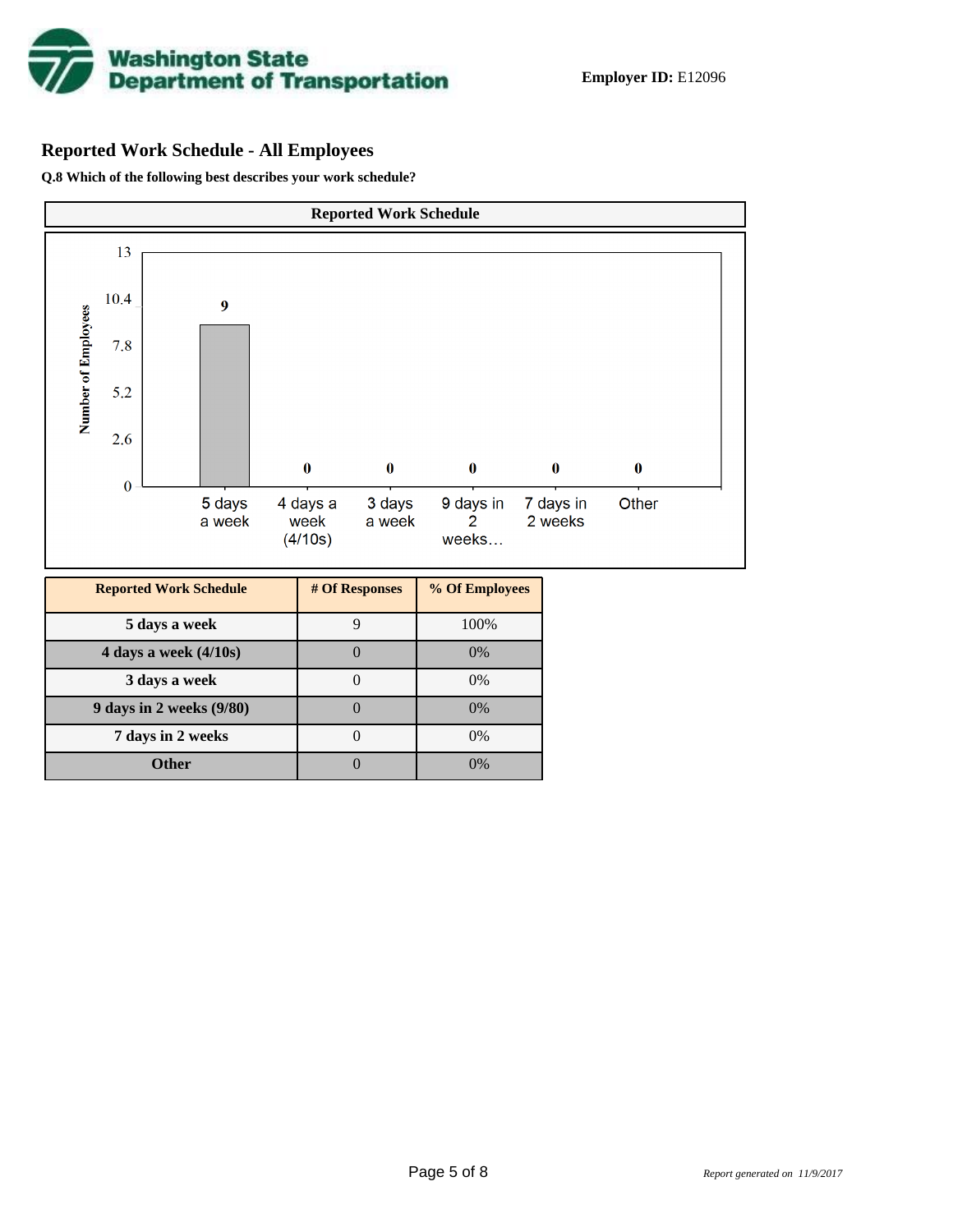

### **Parking and Telework**

**Q.9: On the most recent day that you drove alone to work, did you pay to park? (Mark "yes" if you paid that day, if you prepaid, if you are billed later, or if the cost of parking is deducted from your paycheck.)**



**Q.10: How many days do you typically telework?**

| <b>Telework Frequency</b>           | # of Responses        | % of Responses |
|-------------------------------------|-----------------------|----------------|
| No Answer/Blank                     |                       | 10.0%          |
| I don't telework                    | 3                     | 30.0%          |
| Occasionally, on an as-needed basis | $\mathfrak{D}$        | 20.0%          |
| 1-2 days/month                      | $\overline{2}$        | 20.0%          |
| 1 day/week                          |                       | 0.0%           |
| 2 days/week                         | $\mathcal{D}_{\cdot}$ | 20.0%          |
| 3 days/week                         |                       | $0.0\%$        |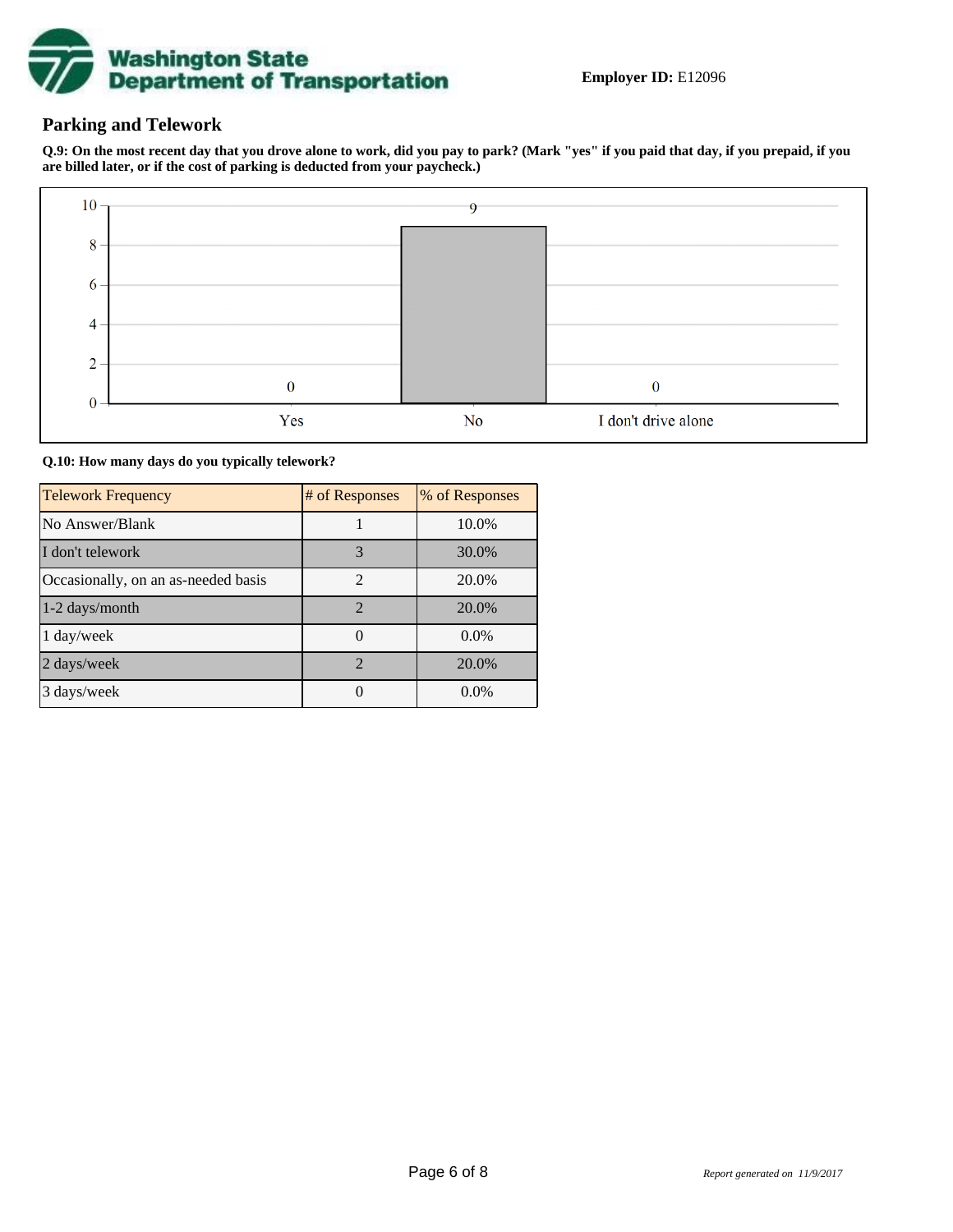

## **Reasons for driving alone to work/not driving alone to work**

**Q11. When you do not drive alone to work, what are the three most important reasons?**

| <b>Question Text</b>                                           | # of Responses | % of Responses |
|----------------------------------------------------------------|----------------|----------------|
| I have the option of teleworking                               | 5              | 35.7%          |
| To save money                                                  | 3              | 21.4%          |
| Personal health or well-being                                  | $\overline{2}$ | 14.3%          |
| Driving myself is not an option                                | $\overline{2}$ | 14.3%          |
| Other                                                          | $\overline{2}$ | 14.3%          |
| Financial incentives for carpooling, bicycling or walking.     | $\Omega$       | $0.0\%$        |
| Free or subsidized bus, train, vanpool pass or fare benefit    | $\Omega$       | $0.0\%$        |
| Cost of parking or lack of parking                             | $\Omega$       | $0.0\%$        |
| To save time using the HOV lane                                | $\Omega$       | $0.0\%$        |
| Emergency ride home is provided                                | $\Omega$       | $0.0\%$        |
| I receive a financial incentive for giving up my parking space | $\Omega$       | $0.0\%$        |
| Preferred/reserved carpool/vanpool parking is provided         | $\Omega$       | 0.0%           |
| Environmental and community benefits                           | $\theta$       | $0.0\%$        |

#### **Q12. When you drive alone to work, what are the three most important reasons?**

| <b>Question Text</b>                                      | # of Responses | % of Responses |
|-----------------------------------------------------------|----------------|----------------|
| I like the convenience of having my car                   | 8              | 36.4%          |
| Riding the bus or train is inconvenient or takes too long | 5              | 22.7%          |
| My commute distance is too short                          | $\overline{4}$ | 18.2%          |
| My job requires me to use my car for work                 | $\mathfrak{D}$ | 9.1%           |
| Family care or similar obligations                        | $\mathfrak{D}$ | 9.1%           |
| Other                                                     |                | 4.5%           |
| I need more information on alternative modes              | $\Omega$       | $0.0\%$        |
| Bicycling or walking isn't safe                           | $\Omega$       | $0.0\%$        |
| There isn't any secure or covered bicycle parking         | 0              | $0.0\%$        |